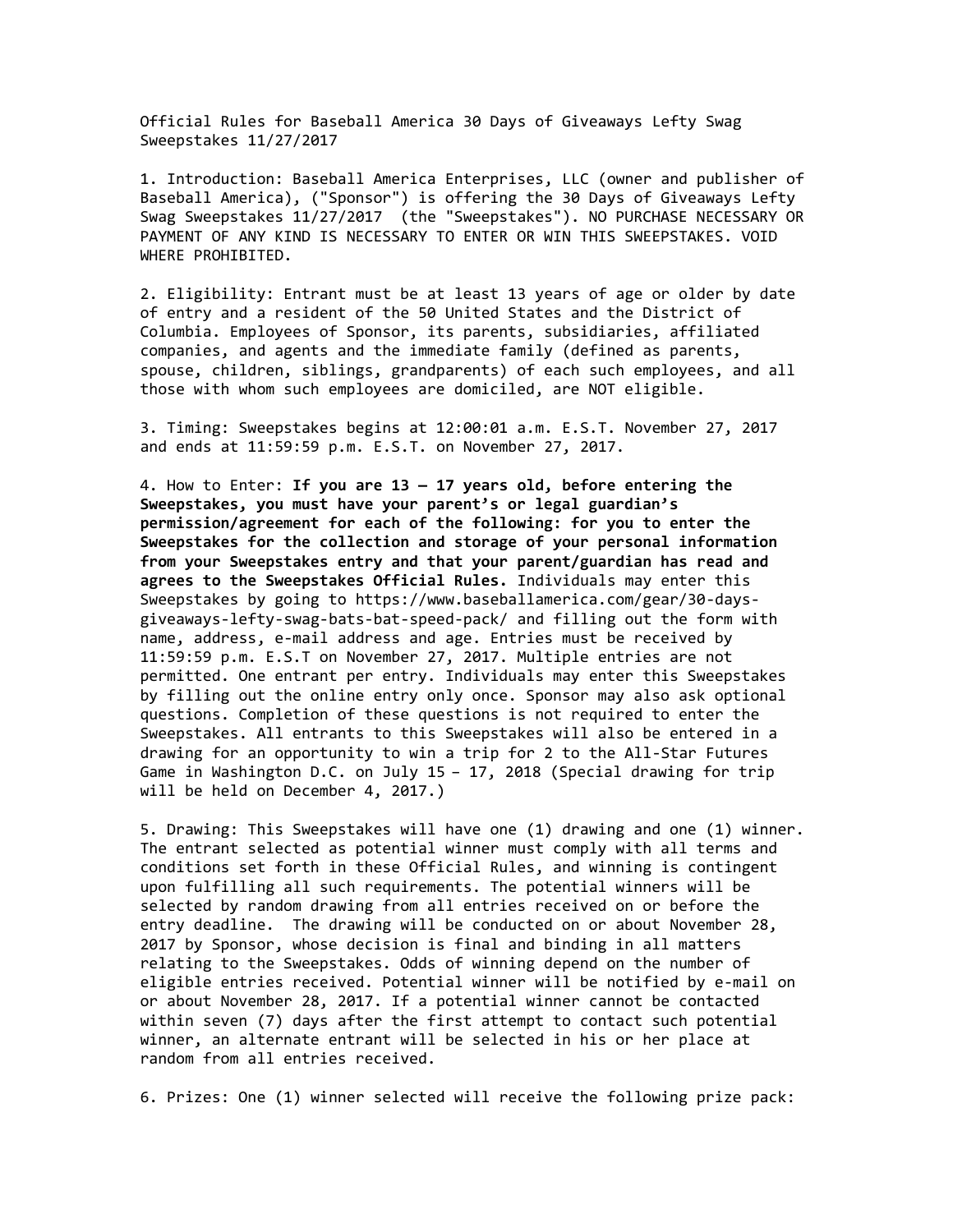One (1) bat speed pack (\$119.99 retail value) and one (1) LSB balance band (\$9.99 retail value). Total ARV of all prizes \$129.98 Any expenses/costs associated with a prize, its acceptance, use or enjoyment that are not listed herein as included with a prize are the winner's responsibility and will not be provided. At Sponsor's discretion, unclaimed prizes may not be awarded. Sponsor is not responsible for lost or mutilated prizes and none will be replaced. Prize is nontransferable and must be accepted as awarded. No cash or other substitution may be made, except by Sponsor in the event that the prize cannot be awarded for any reason, in which case, Sponsor will provide a prize of equal or greater value. All taxes, fees and surcharges on prizes are the sole responsibility of winners.

7. Other Terms and Conditions: Potential winners and guests will be required to sign and return an Affidavit of Eligibility, Liability Release, and where lawful, a Publicity Release, within seven (7) days of notification, failing which the potential winner will be disqualified and another winner selected in the place of the disqualified person at random from all entries received. **If the winner is a minor, all required documents (the Affidavit of Eligibility, Liability Release, and Publicity Release) must be executed by the winner's parent or guardian.** If any prize or prize notification is returned as non-deliverable, the potential winner will be disqualified and another potential winner will be selected in the original potential winner's place. By accepting the prize, the winner agrees that the Sponsor and those acting under the Sponsor's authority, may use winner's name, picture/portrait likeness and/or voice, for advertising and promotional purposes without further consideration, unless prohibited by law. BY ACCEPTING THE PRIZE, THE WINNER AGREES THAT THE SPONSOR, ITS PARENT COMPANIES, SUBSIDIARIES, AFFILIATES, ADVERTISING AND PROMOTION AGENCIES, AND ALL OF THEIR RESPECTIVE OFFICERS, DIRECTORS, SHAREHOLDERS, MEMBERS, MANAGERS, EMPLOYEES, REPRESENTATIVES AND AGENTS, WILL HAVE NO LIABILITY WHATSOEVER FOR, AND WILL BE HELD HARMLESS BY WINNER FOR ANY LIABILITY FOR ANY INJURY, LOSS OR DAMAGES OF ANY KIND TO PERSONS, INCLUDING DEATH, AND PROPERTY, DUE IN WHOLE OR IN PART, DIRECTLY OR INDIRECTLY, FROM THE ACCEPTANCE, POSSESSION, USE OR MISUSE OF THE PRIZE OR PARTICIPATION IN THIS SWEEPSTAKES OR PARTICIPATION IN ANY SWEEPSTAKES OR PRIZE RELATED ACTIVITY. Subject to all federal, state and local laws. Void where prohibited.

8. Miscellaneous: All entries become the sole property of Sponsor and none will be returned. In the event of a dispute, entries made by Internet will be deemed made by the authorized account holder of the e-mail address submitted at the time of entry. The "authorized account holder" is deemed the natural person who is assigned to an e-mail address by an Internet access provider, service provider or other online organization that is responsible for assigning e-mail addresses for the domain associated with the submitted e-mail address. A potential winner may be requested to provide Sponsor with proof that the potential winner is the authorized account holder of the e-mail address associated with the winning entry. If for any reason the Sweepstakes is not capable of running as planned, including due to infection by computer virus, bugs, tampering, unauthorized intervention, fraud, technical failure, human error or any other causes beyond the control of Sponsor that corrupt or affect the